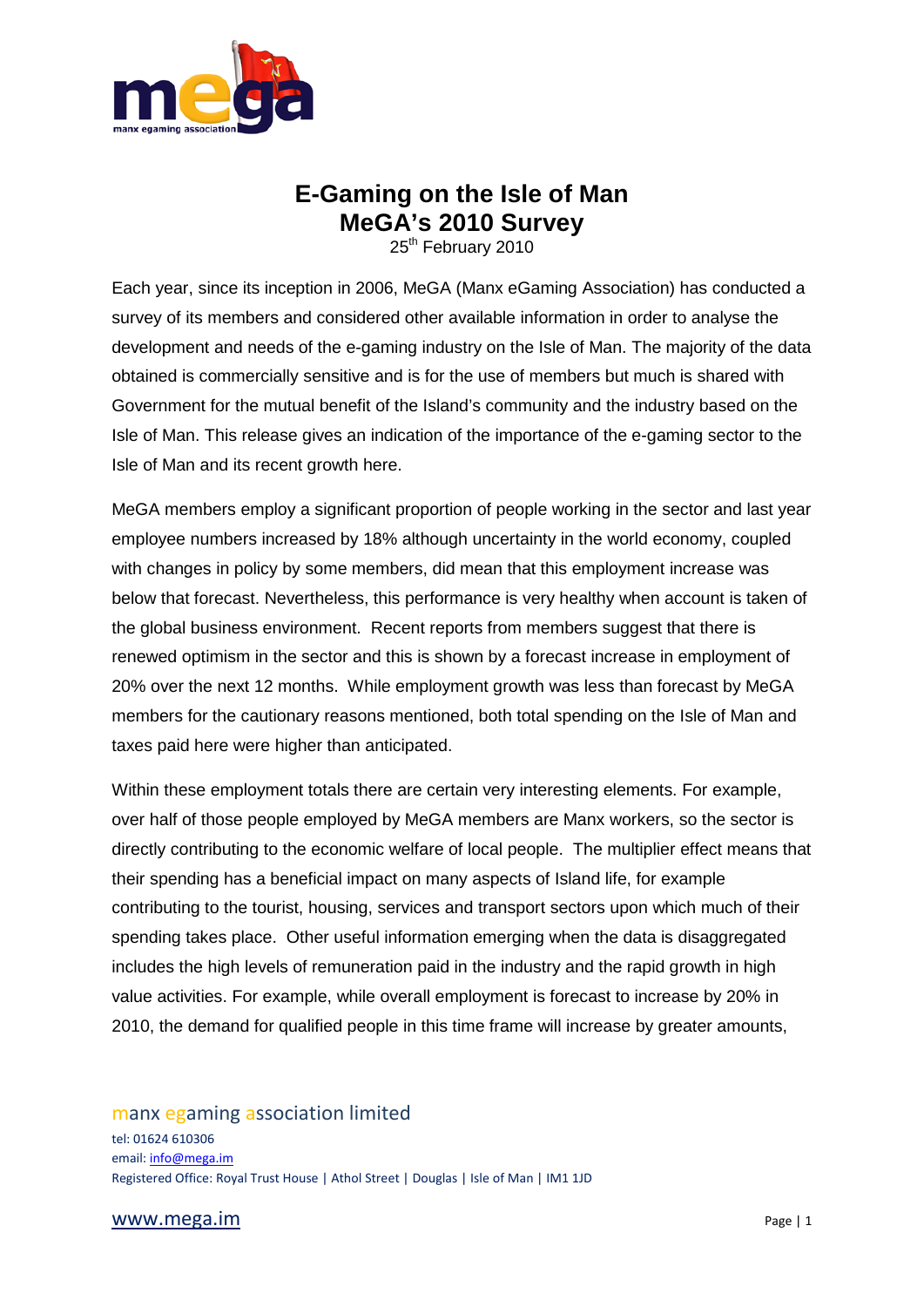

over 60% in the case of IT skills. In an otherwise bleak outlook for employment generally, the MeGA survey's message for suitably-qualified workers is therefore very encouraging.

The outcomes for income generated appear to have exceeded expectations because the market was more buoyant than anticipated. Island spending by MeGA members rose by 35% last year and is forecast to grow by 26% next year. Taxes paid by the sector more than doubled between 2008 and 2009 to £11.2 million, a very significant increase and welcome news for the Treasury. Taxes paid by the sector to the Isle of Man Government are expected to rise to more than £19 million over the next twelve months.

| Year                       | 2006 | 2007 | 2008 | 2009   | 2010<br>(Forecast) |
|----------------------------|------|------|------|--------|--------------------|
| Total employment           | 230  | 360  | 460  | 543    | 652                |
| Total spending in IOM *    | £60m | £70m | £91m | £123m  | £154m              |
| Total taxes paid in IOM ** | £3m  | £4m  | £5m  | £11.2m | £19.1m             |

## **2010 Mega Survey** (Summary)

\* excludes capital spending

\*\* includes payroll taxes. National Insurance and duty paid only

MeGA members and associates represent all elements of the sector and are all wellestablished with their headquarters on the Island. Therefore, the strong organic growth enjoyed by MeGA members may be greater than that of new entrants and there were very significant differences between the results and forecasts even of MeGA members. The egaming sector should not be considered as a homogenous entity: it comprises established companies with their headquarters on the Isle of Man along with many new entrants to the industry, typically represented by those seeking gaming licences. There were significant variations in the policies being pursued and the information provided by respondents so the averages shown should be treated as with all statistics, like lampposts; for illumination rather than for leaning upon. However, MeGA members have responded on a uniform and

manx egaming association limited tel: 01624 610306 email[: info@mega.im](mailto:info@mega.im) Registered Office: Royal Trust House | Athol Street | Douglas | Isle of Man | IM1 1JD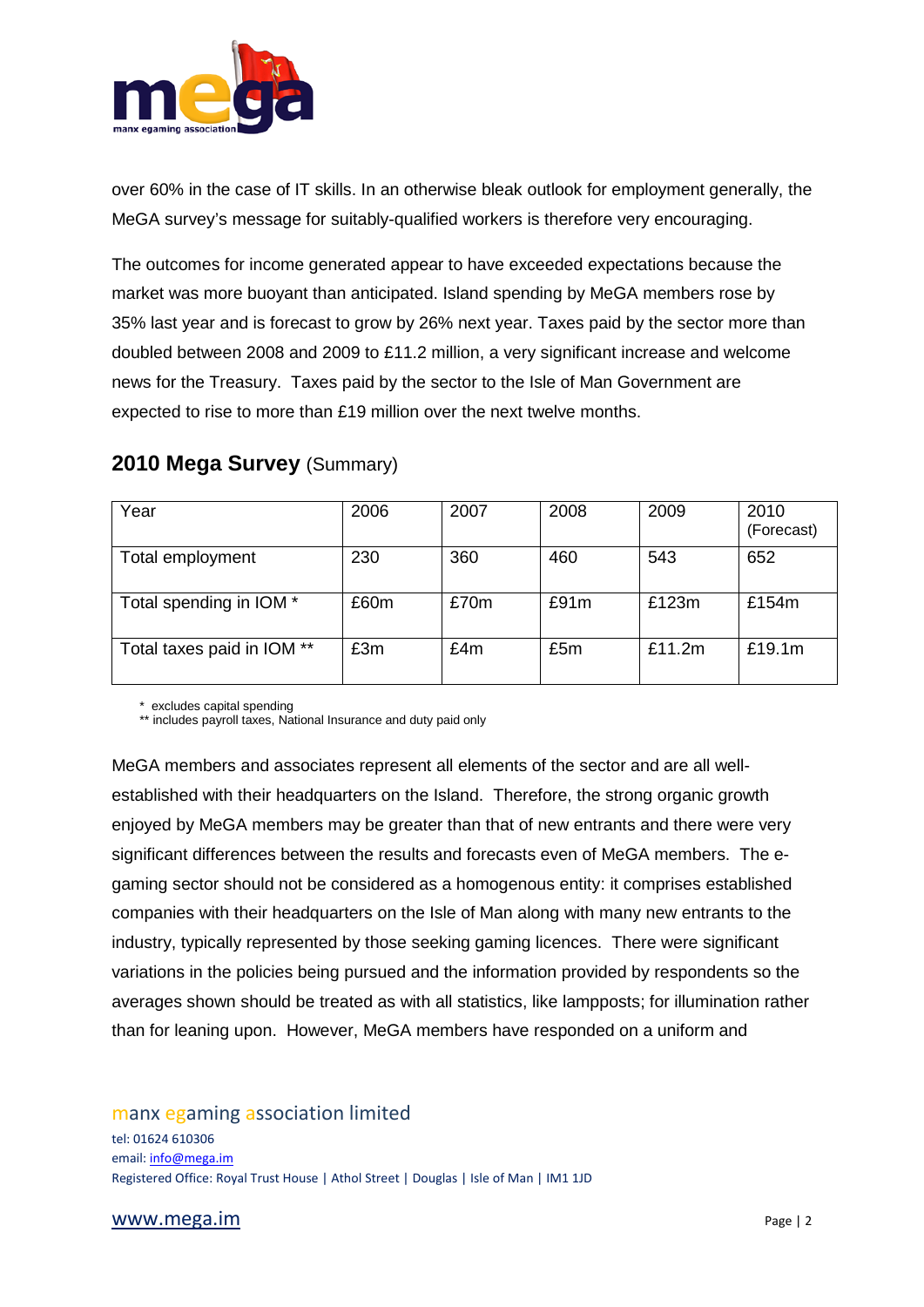

unanimous basis so we have a high degree of confidence in the broad trends identified by the survey.

As has been stressed frequently, the industry does not just comprise those customer-facing companies that require a licence from the Island's Gaming Supervision Commission. As well as the licensed companies, it is the software houses, hosting companies, e-money suppliers and other infrastructure entities that provide the majority of quality employment and income-generating opportunities. Further, the sector is a key buyer of professional services and locally-sourced goods. It should be emphasised that such new business is not included in the MeGA figures for 2009 or for those forecast for 2010. Also, as licensed entities comprise but just one element of the e-gaming sector, the estimates for the impact of the industry on employment, income generated and taxes paid almost certainly underestimate the actual position.

| <b>Status</b>  | <b>Number</b> | Comment                                                                                             |
|----------------|---------------|-----------------------------------------------------------------------------------------------------|
| Licence issued | 20            | Live                                                                                                |
| Pipeline       | >40           | At various stages of interest from being applications being<br>processed to expressions of interest |

Information provided by the Gaming Supervision Commission and correct as at February 2010

MeGA's aim is to create and foster a commercially-attractive environment in the Isle of Man which is regulated to the levels expected of modern jurisdictions so that hard-won reputations are not sullied by association with the less reputable and where business partners can be trusted. These aspirations are shared by many in the Isle of Government and MeGA is fortunate in enjoying close working relationships with the GSC, Treasury, DTI, Chief Minister and other departments of the Isle of Man Government. This is very important as e-gaming is an international business that can readily relocate; some of our members have chosen to centre their operations here, leveraging their Island business off existing worldwide operations. The Isle of Man has many attributes and MeGA is working closely with the Isle of Man Government to enhance the Island's attractions and to remove any

manx egaming association limited

tel: 01624 610306 email[: info@mega.im](mailto:info@mega.im) Registered Office: Royal Trust House | Athol Street | Douglas | Isle of Man | IM1 1JD